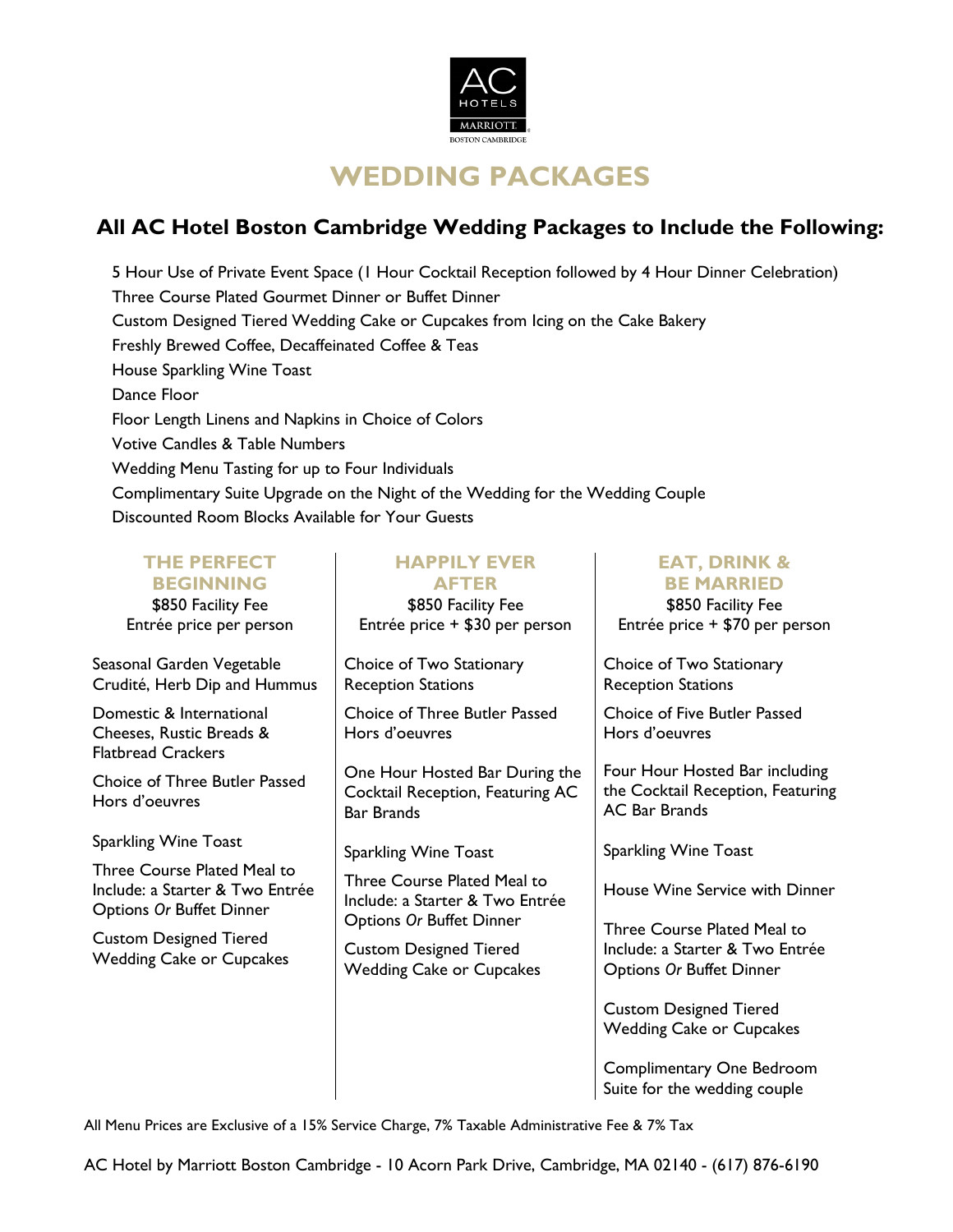## **HOR D'OEUVRES**

*Select Three for the Perfect Beginning and Happily Ever After Packages Select Five for the Eat, Drink and Be Married Package*

## **CHILLED HORS D'OEUVRES**

Heirloom Cherry Tomato & Fresh Mozzarella Skewer, Basil Pesto, Balsamic Glaze Prosciutto Wrapped Fig, Pomegranate Molasses Smoked Salmon, Boursin, Rye Crisp, Pickled Onion, Caper Hummus Cups with Toasted Pita and Extra Virgin Olive Oil Mushroom Bruschetta, Truffle Oil, Parmesan, Micro Herb Salad

## **HOT HORS D'OEUVRES**

Crispy Chicken Sate, Cilantro-Lime Yogurt Sauce Bacon Wrapped Date Stuffed with Chorizo Shrimp Tempura, Spicy Yuzu Sauce Short Rib and Manchego Empanada, Smoked Avocado Aioli Vegetable Spring Rolls, Sweet Chili Sauce Chicken & Lemongrass Dumpling, Maple Soy Sauce Beef Slider, Grilled Pork Belly, Vermont Brie, Bacon Espresso Jam Paella Arancini, Saffron Risotto, Smoked Chorizo, Aged Manchego Grilled Beef Tenderloin, Chimichurri, Micro Herbs, Garlic Crostini

## **HOR D'OEUVRE ENHANCEMENTS**

Scallop Ceviche, Lime, Cilantro, Bermuda Onion, Avocado | \$5 Mini Lobster Salad, Tarragon Aioli, Celery, Brioche | \$5 Hawaiian Tuna Poke, Avocado Puree, Wonton Crisp, Toasted Sesame, Scallion | \$5 Petite Crab Cakes, Spiced Remoulade ǀ \$5 New Zealand Lamb Chops, Mint Coriander Chutney ǀ \$5 Bacon Wrapped Scallops, Applewood Smoked Bacon, Old Bay Tartare I \$5 Shrimp Cocktail, Lemon, Bloody Mary Cocktail Sauce I \$5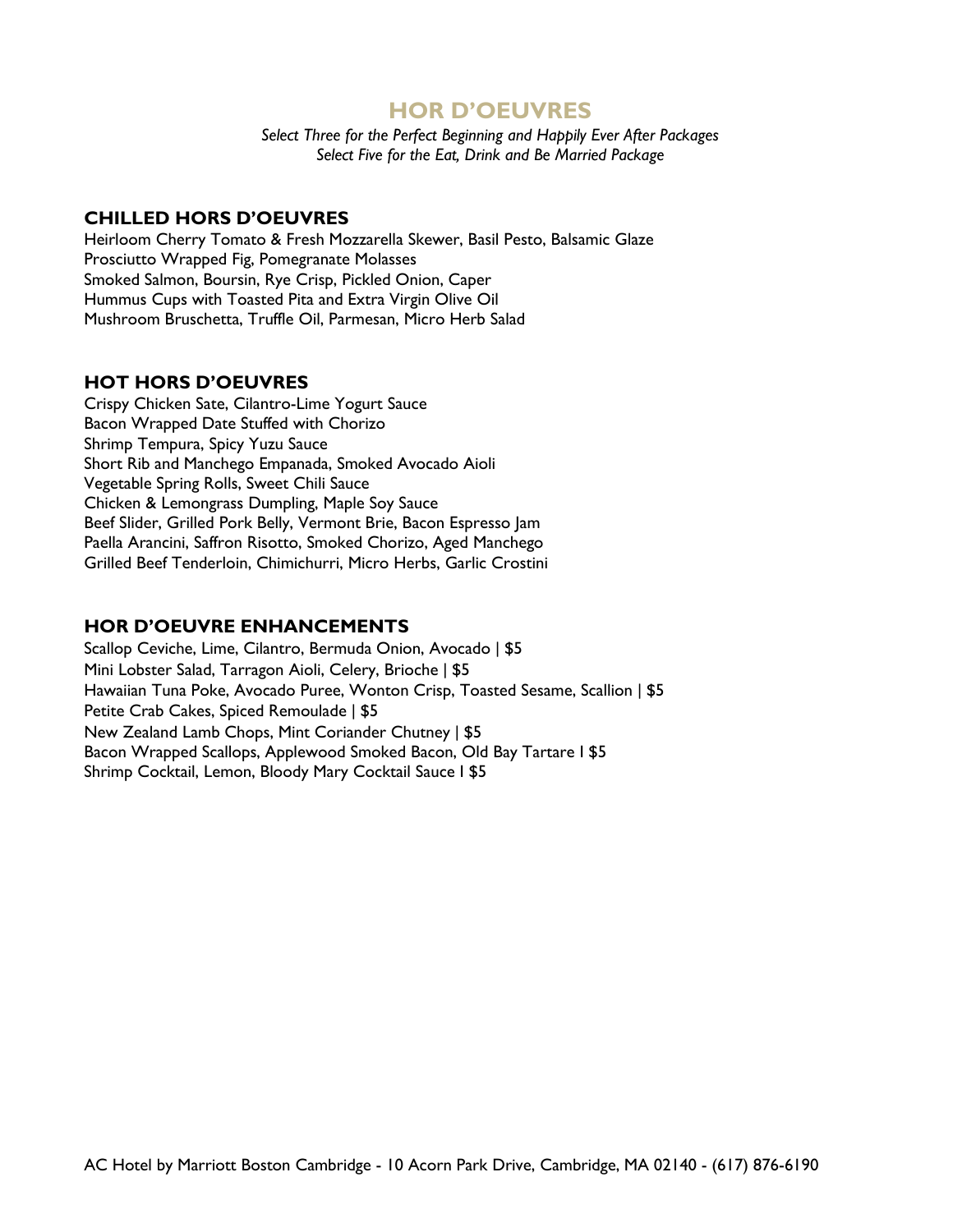## **RECEPTION STATIONS**

*Select Two for the Happily Ever After and the Eat, Drink and Be Married Packages*

## **FARMSTEAD ARTISAN CHEESE**

Domestic & International Cheeses, Preserved Local Seasonal Jams, Herb Infused Local Honey, House Spiced Nuts, Rustic Breads & Flatbread Crackers

## **CHARCUTERIE DISPLAY**

Cured and Smoked Meats, Pickled Jardinière and Cornichons, Whole Grain & Ale Mustard, Spiced Herb Olives, Rustic Breads & Flatbread Crackers

## **MEDITERRANEAN STATION**

Grilled, Roasted and Pickled Vegetables, Spiced Herb Olives, Preserved Lemon and Cucumber Salad, Hummus, Pita Crisps, Edamame Falafel, Tabbouleh, Stuffed Grape Leaves

## **TAPAS & BRUSCHETTA**

Grilled Garlic Rubbed Crostini

Tomato and Basil Salad, Marinated Exotic Mushrooms, Fig Jam, Whipped Black Pepper Studded Goat Cheese, Garlic and White Bean Puree, Olive Tapenade, Extra Virgin Olive Oil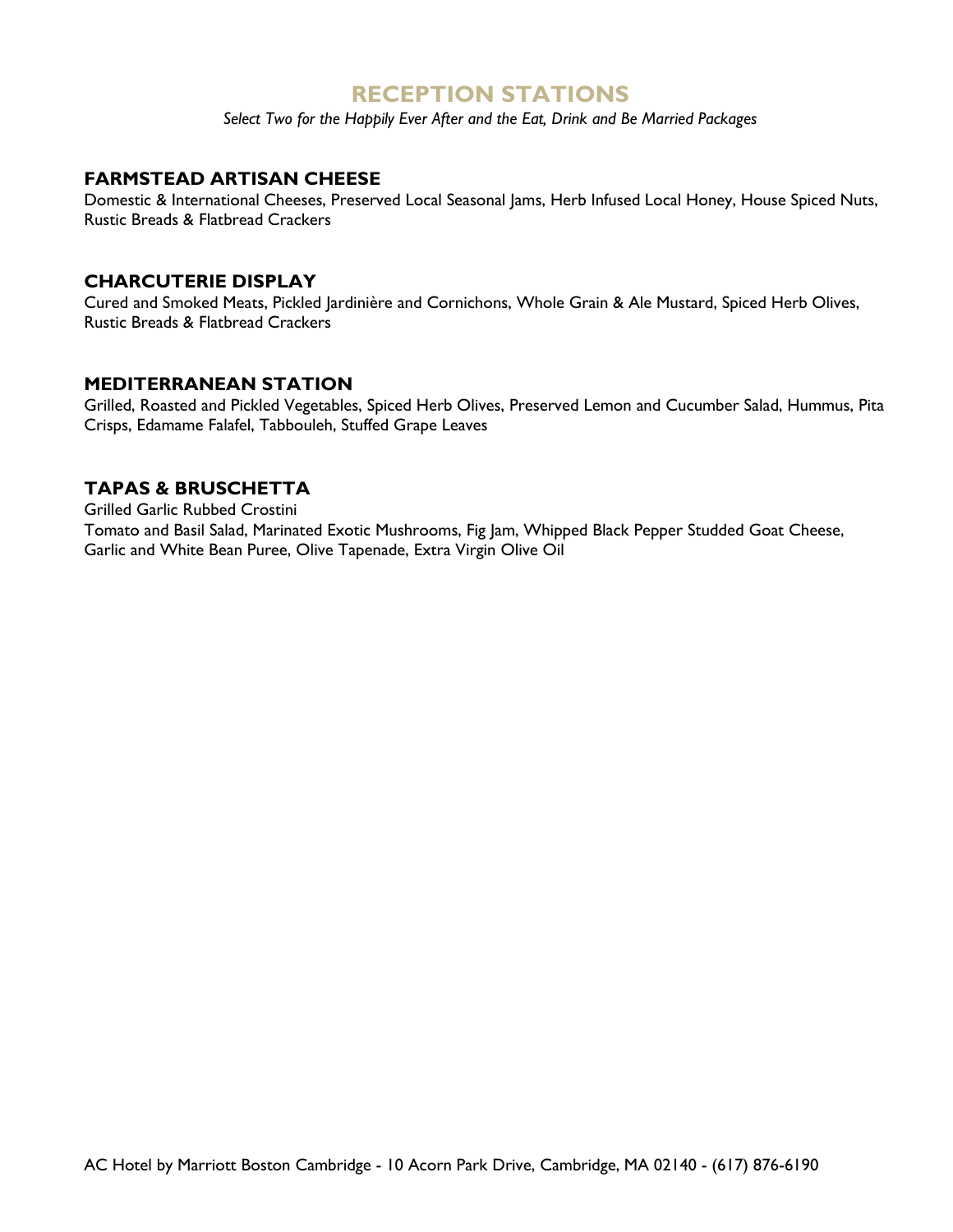## **DINNER BUFFET**

### *\$85 Per Person*

All Buffet Dinners Include Artisanal Rolls & Whipped Vermont Butter, Chef's Selection of Seasonal Starch & Vegetables, Tiered Wedding Cake or Cupcakes & Freshly Brewed Coffee & Teas

### **Salad** | *Select Two*

Farmers Salad, Petite Field Greens, Seasonal Shaved Vegetables, House Made Vinaigrette Arugula and Baby Greens, Creamy Goat Cheese, Shaved Beets, Fennel, Orange and Basil Vinaigrette Roasted Cauliflower, Golden Raisins, Capers, Parsley, Shaved Parmesan Cheese Boston Bibb Wedge, Baby Heirloom Tomatoes, Avocado, Pork Belly Croutons, Vermont Blue Cheese, Charred Cipollini, Spiced Pecans, Buttermilk Ranch Classic Caprese Salad, Native Heirloom Tomatoes, Maplebrook Burrata Cheese, Balsamic Reduction, Baby Basil, Extra Virgin Olive Oil Torn Hearts of Romaine, Cherry Tomatoes, Shaved Parmesan, Garlic & Herb Croutons, Caesar Dressing Grain Salad, Quinoa, Baby Kale, Toasted Almonds, Roasted Beets, Crumbled Feta, Lemon-White Balsamic Vinaigrette

## **Soup** | *Select One*

Herb Scented Chicken Broth, Roasted Chicken, Escarole, Misty Brook Beans, House-Made Sausage, Rustic Pasta Garden Vegetable Soup, Herb Pesto, Tomato Broth, Parmesan Reggiano Fire Roasted Tomato Bisque, Genovese Basil and Roasted Garlic Crème Fraiche Contemporary Clam Chowder, Farm Fresh Cream, Chopped Chowder Clams, Maine Potatoes Yukon Golden Potato and Melted Leek Soup

### **Entrées** | *Select Two*

Beef Tenderloin Provencal, Charred Cipollini and Crimini Mushroom Confit, Red Wine Reduction Braised Beef Short Ribs, Cabernet Jus, Crisp Golden Chanterelles Maple-Miso Glazed Northern Harvest Salmon, Grilled Shiitake, Baby Bok Choy Blackened Cod, Saffron-Tomato Puree, Shaved Fennel and Citrus Salad Roasted Misty Knolls Chicken, Root Vegetable Confit, Mushroom-Marsala Cream Jumbo Shrimp, Preserved Lemon Studded Braising Greens, Herb Butter Sauce Center Cut Top Sirloin, Truffle-Peppercorn Butter, Roasted Roots Herb Crusted Chicken Breast, Braised Rainbow Swiss Chard, Roasted Tomatoes, Grilled Artichoke Hearts, Capers Ratatouille Stuffed Eggplant, Tomato Confit, Toasted Basil Breadcrumbs, Grilled Asparagus Atlantic Salmon Roasted on a Bed of Herbs, Braised Greens, Zucchini Caponata, Pickled Onions, Chardonnay Butter Sauce Grilled Vegetable Paella, Romesco Sauce, Fried Spiced Chickpeas, Roasted Garlic Confit, Pea Shoot Salad

Grilled Atlantic Swordfish, Caper-Raisin Emulsion, Roasted Cauliflower, Brown Butter Squash Ravioli, Spaghetti Squash, Truffle Cream, Candied Squash

## **Chef's Selection of Seasonal Starch and Vegetables** | Included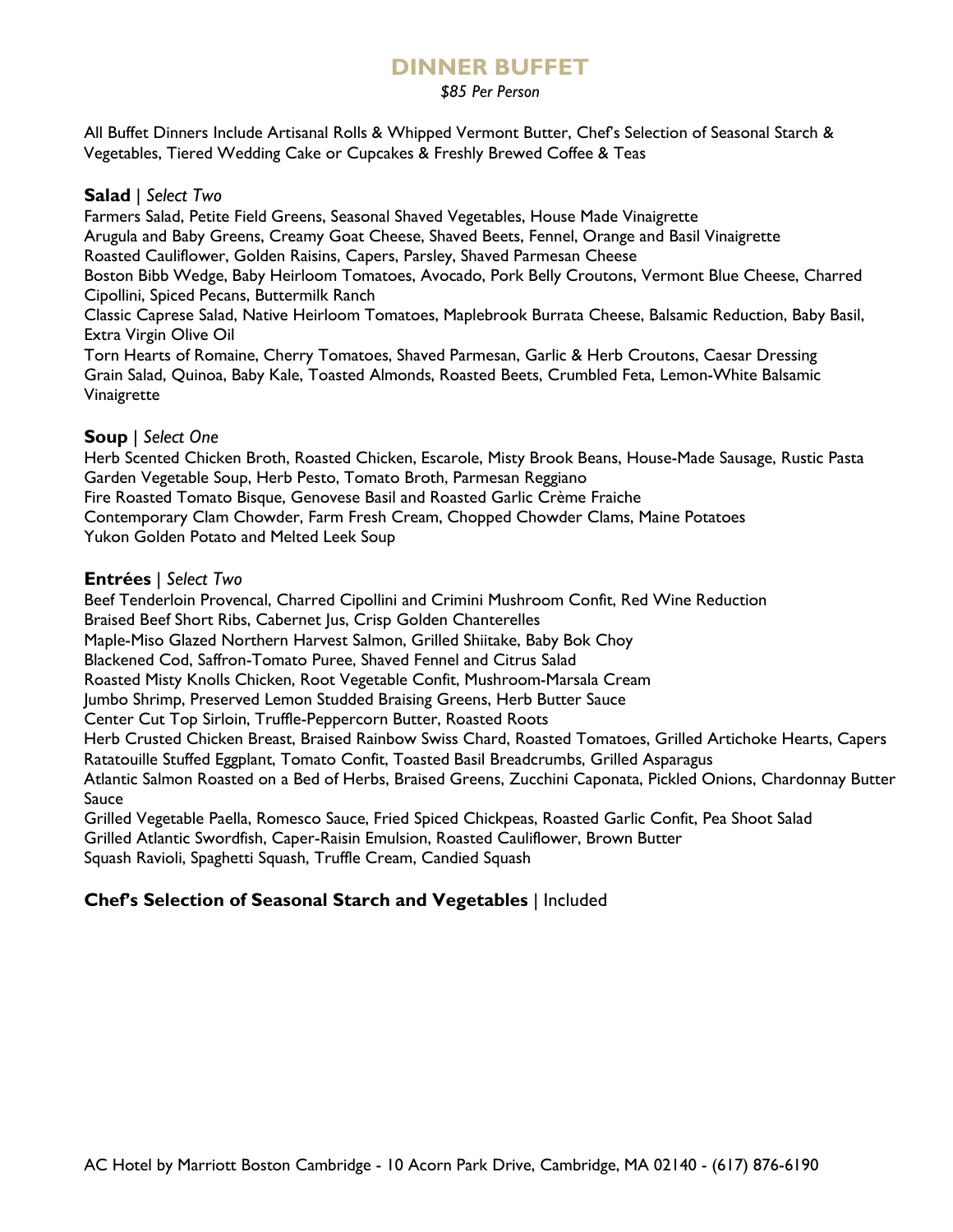## **PLATED DINNER**

All 3-Course Meals Include Artisanal Rolls & Whipped Vermont Butter, Chefs Selection of Seasonal Starch & Vegetables, Tiered Wedding Cake or Cupcakes, Freshly Brewed Coffee & Teas

## **STARTERS**

*Select one for all packages*

#### **Salads**

Baby Greens with English Cucumbers, Baby Heirloom Tomatoes, Shaved Rainbow Carrots, Champagne Vinaigrette Petite Field Greens, Maple Glazed Walnuts, Local Orchard Apples, Cranberry Studded Stilton, Citizen Cider Vinaigrette Baby Spinach Salad, Sun-Dried Apricots, Spiced Pecans, Blythedale Farm Brie, Ice Wine Vinaigrette Modern Caprese Salad, Heirloom Tomato Carpaccio, Pearl Mozzarella, Micro Basil, Aged Balsamic, Fennel Pollen AC Caesar Salad, Parmesan Crisp, Lemon Manchego Dressing, White Anchovies, Tomato Tapenade

#### **Soups**

Creamy Exotic Mushroom Soup, Fromage Blanc, Chives Fire Roasted Tomato Bisque, Genovese Basil, Roasted Garlic Cream Maine Lobster Bisque, Tarragon Crème Fraiche, Herb Oil Butternut and Spiced Apple Bisque, Smoked Maple Syrup, Pepitas

### **ENTREES**

*Select 2 for all packages. Highest Price Entrée Prevails*

#### **Poultry**

Roasted Misty Knolls Chicken, Shallot and Morel Pan Jus \$77 Herb Crusted Chicken Breast, Braised Rainbow Swiss Chard, Roasted Tomatoes, Grilled Artichoke Hearts, Capers \$77

#### **Beef**

Braised Beef Short Ribs, Cabernet Jus, Fried Leeks, Heirloom Carrot and Parsnip Hash \$84 Block Cut New York Sirloin, Truffle-Peppercorn Butter, Roasted Root Vegetables \$84 Beef Tenderloin Provencal, Charred Cipollini and Mushroom Confit, Red Wine Reduction \$94 Filet Mignon, Bacon Espresso Jam, Rioja Demi, Braised Pearl Onions \$95

#### **Seafood**

Oven Roasted Day Boat Cod, Baby Tomato Confit, Herb Tapenade \$79 Atlantic Salmon, Braised Greens, Zucchini Caponata, Chardonnay Butter Sauce \$79 Maine Lobster Stuffed Shrimp, Grilled Lemon, Lobster-Tarragon Cream \$95 Pan Flashed Diver Scallops, English Pea Puree, Roasted Oyster Mushrooms, Carrot Butter Sauce \$89

#### **Duet**

Petit Filet Mignon, Rioja Demi, Lobster Stuffed Gulf Shrimp \$105 Petit Filet Mignon, Cabernet-Balsamic Glaze, Butter Poached Maine Lobster Tail \$110

#### **Vegetarian**

Grilled Vegetable Paella, Romesco Sauce, Fried Spiced Chickpeas, Roasted Garlic Confit, Pea Shoot Salad \$75 Grilled Petit Tofu Steak, Exotic Mushrooms, Grilled Scallion, Miso & Roasted Root Vegetable Dashi \$75 Exotic Mushroom Ravioli, Madeira Cream, Pan Flashed Mushrooms, Truffle Oil, Shaved Sheep's Milk Cheese \$75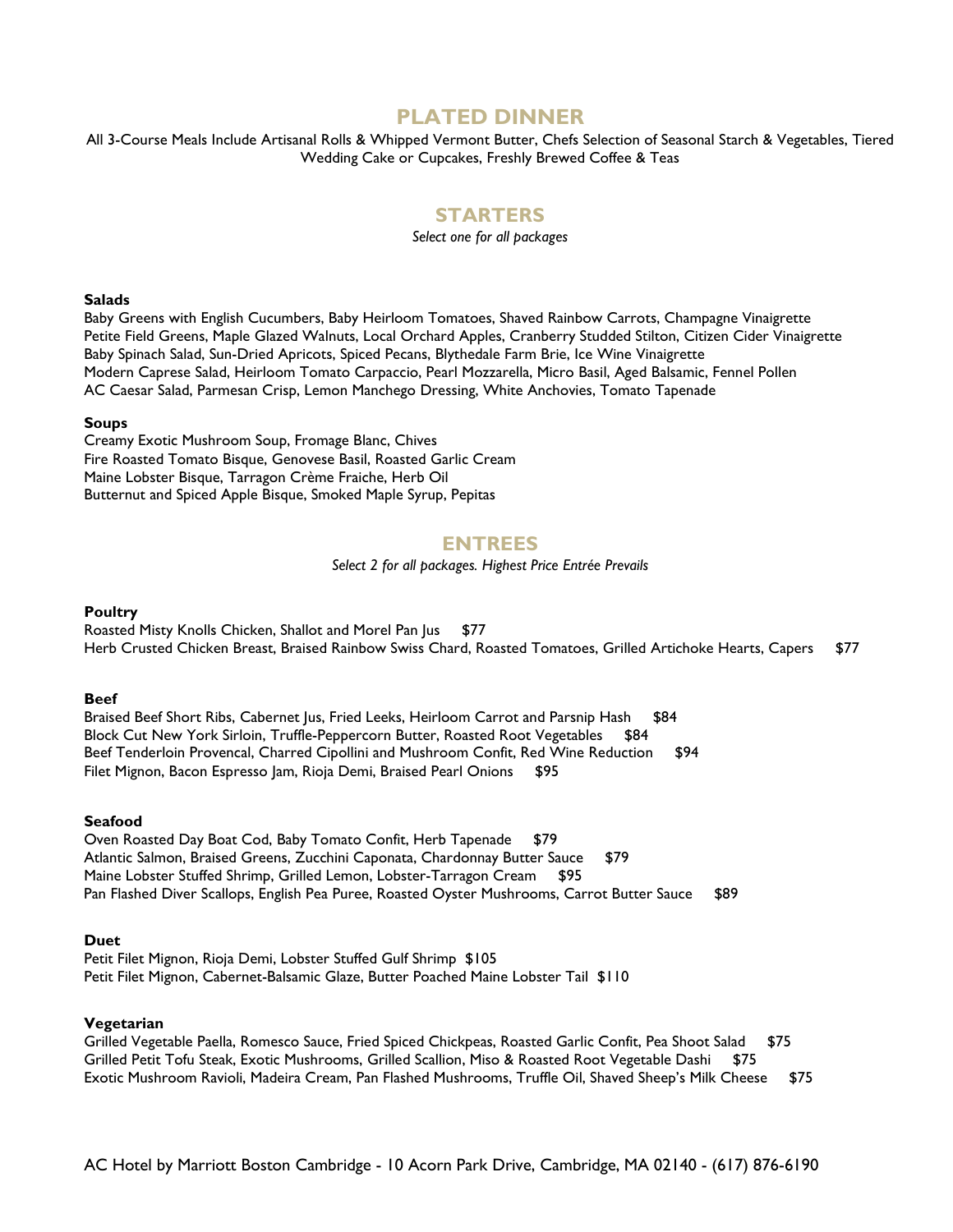## **ENHANCEMENTS**

### **CHILLED SEAFOOD DISPLAY** | \$6 Per Piece

Atlantic Oysters on the ½ Shell, Poached Jumbo Gulf Shrimp, Chilled Crab Claws Seasonal Mignonette, Bloody Mary Cocktail Sauce, Horseradish, Tabasco Lemons to Squeeze

### **UNION SLIDER STATION** | \$18 Per Person

*Select Two* Pulled Pork and Cole Slaw, Buttermilk Biscuit Braised Beef Short Rib, Exotic Mushrooms, Aioli, Onion Briochette Grilled Chicken, Smoked Provolone, Honey Mustard, Ciabatta Petite Crabcake, Herb Focaccia, Remoulade, Lemon Scented Greens Kobe Beef Slider, Grilled Pork Belly, Vermont Brie, Bacon Espresso Jam, Brioche Crispy Chicken, Sweet Potato and Herb Waffle, Smoked Jalapeno Honey Served with Crisp Tots and Boom Boom Aioli

## **STREET TACOS** | \$23 Per Person

*Select Two Proteins* Traditional Pork Carnitas Carne Asada Cornmeal Dusted Haddock Blackened Shrimp Pickled Onions, Pico de Gallo, Avocado Puree, Limes, Queso Fresco, Spiced Sour Cream, Grilled Flour Tortillas, Assorted Hot Sauces

## **ASIAN STREET FOODS** | \$19 Per Person

Roasted Chicken Sates, Vegetarian Spring Roll, Krispy Shrimp Tempura, Pork Pot Sticker Sweet Chili-Soy Sauce, Mint-Coriander Pesto, Mango Chutney

## **CHEF ATTENDED CARVING STATIONS**

*\$100 attendant fee. One attendant per 75 guests is required*

### **Slow Roasted Beef Tenderloin | \$23 Per Person**

Maitland Farms Horseradish Cream, Rioja Jus, Sourdough Rolls

### **Misty Knolls Turkey Breast** | \$18 Per Person

Herb Scented Natural Gravy, Massachusetts Cranberry Relish, Multi Grain Roll

## **Toasted Peppercorn & Dijon Crusted Prime Rib | \$22 Per Person**

Rosemary Biscuit, Red Wine Jus, Garlic Aioli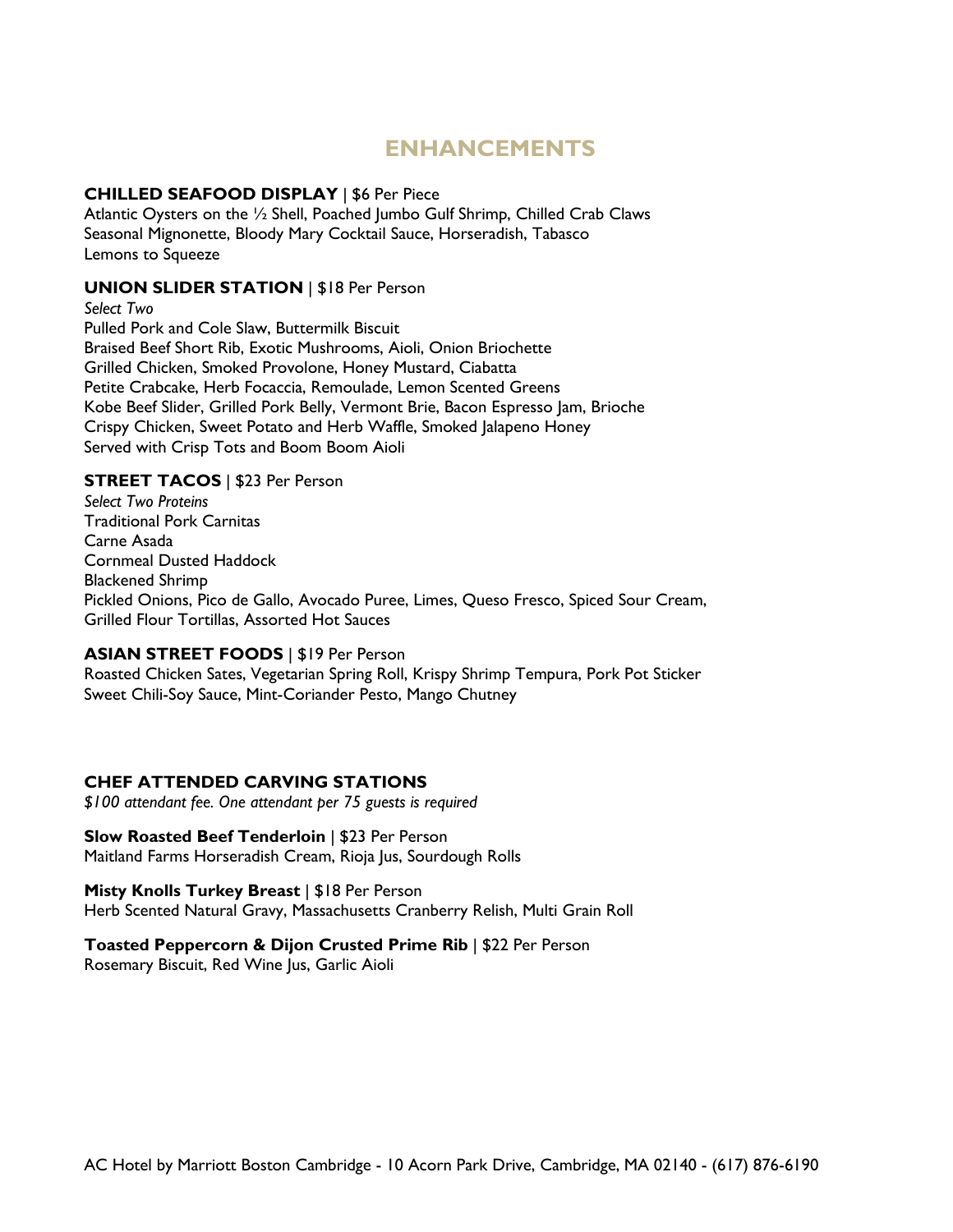## **DESSERT ENHANCEMENTS**

**DESSERT TABLE** | \$14 Per Person Display of Assorted Petite Desserts

## **ICE CREAM SUNDAE BAR** | \$12 Per Person

Chocolate & Vanilla Ice Cream with Assorted Toppings to Include, Strawberry Sauce, Chocolate Sauce, Oreo Cookie Crumbles, M&M's, Gummy Bears, Multi Colored Jimmies, Maraschino Cherries, Fresh Whipped Cream

**Candy Shop** | \$12 Per Person Classic Candy Collection Gummies, Chocolates, Jelly Beans & Other Treats Individual Bags, Glass Jars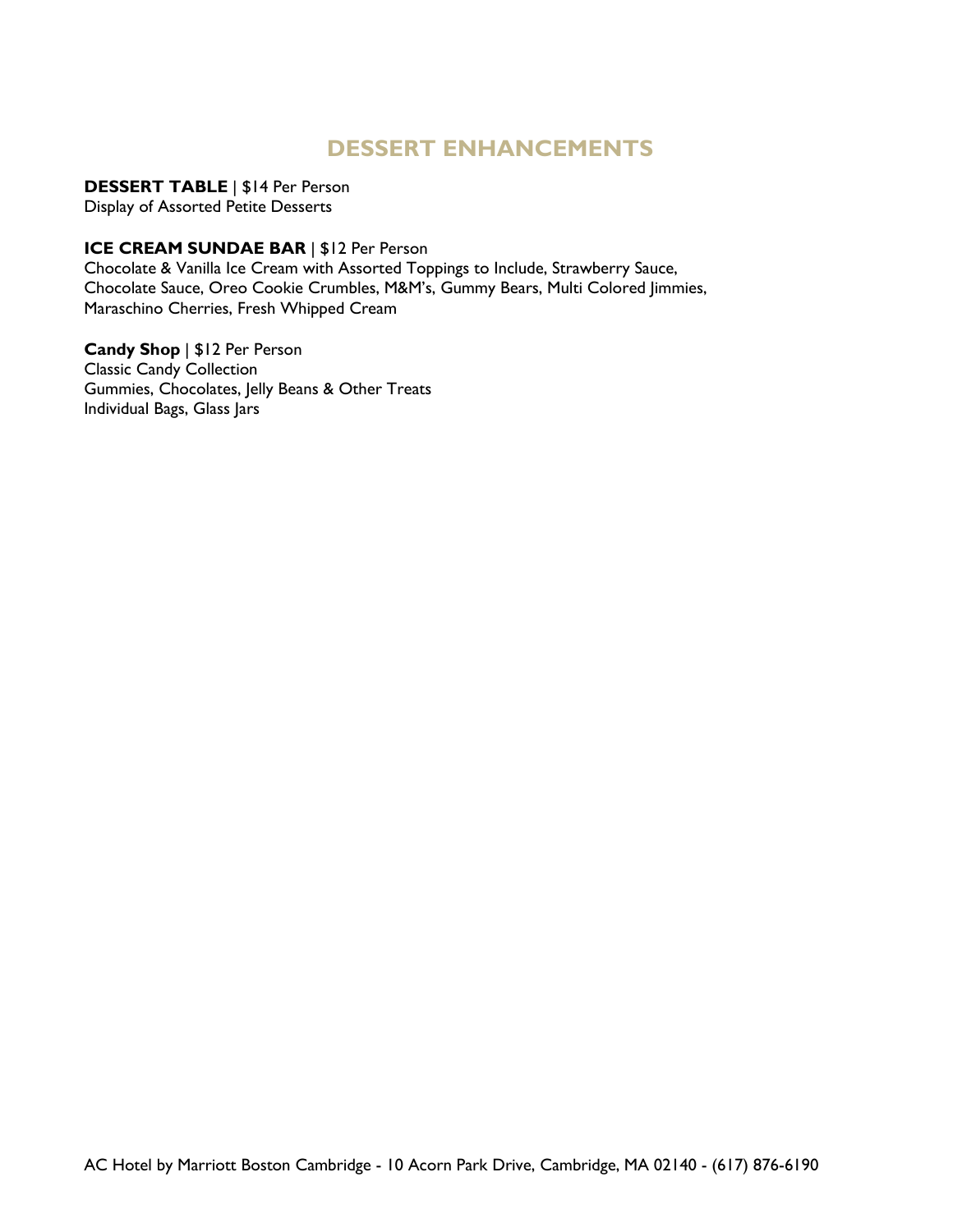## **WEDDING HOSPITALITY**

## **CONTINENTAL BREAKFAST** | \$21 Per Person

Fresh Sliced Seasonal Fruits & Wild Berries Bakery Basket, Croissants, Muffins and Breakfast Pastries Vermont Butter and Local Jams Chia Pudding with Seasonal Fruit & Berries Fresh Assorted Juices, Freshly Brewed Coffee & Tazo Teas

## **LIGHT LUNCH** | \$26 Per Person

Mediterranean Pasta Salad Chef's Presentation of Assorted Sandwiches Kettle Cooked Potato Chips An Assortment of Fresh Baked Cookies Soft Drinks, Polar Seltzers & Bottled Water

## **ADDITIONAL BEVERAGES**

Still and Sparkling Water \$4 ea Spindrift Seltzers \$5 ea Naked Juices and Smoothies \$6 ea Full Throttle and Energy Drinks \$6 ea Kevita Kombucha \$6 ea Coconut Water \$6 ea

## **SNACKS**

Seasonal Sliced Fruit and Berries \$6 Per Person Tortilla Chips and Salsa with Sour Cream and Guacamole \$6 Per Person Assorted Chobani Yogurts \$4 ea Assorted Fresh Baked Cookies \$5 ea Shrimp Cocktail Display \$6 Per Piece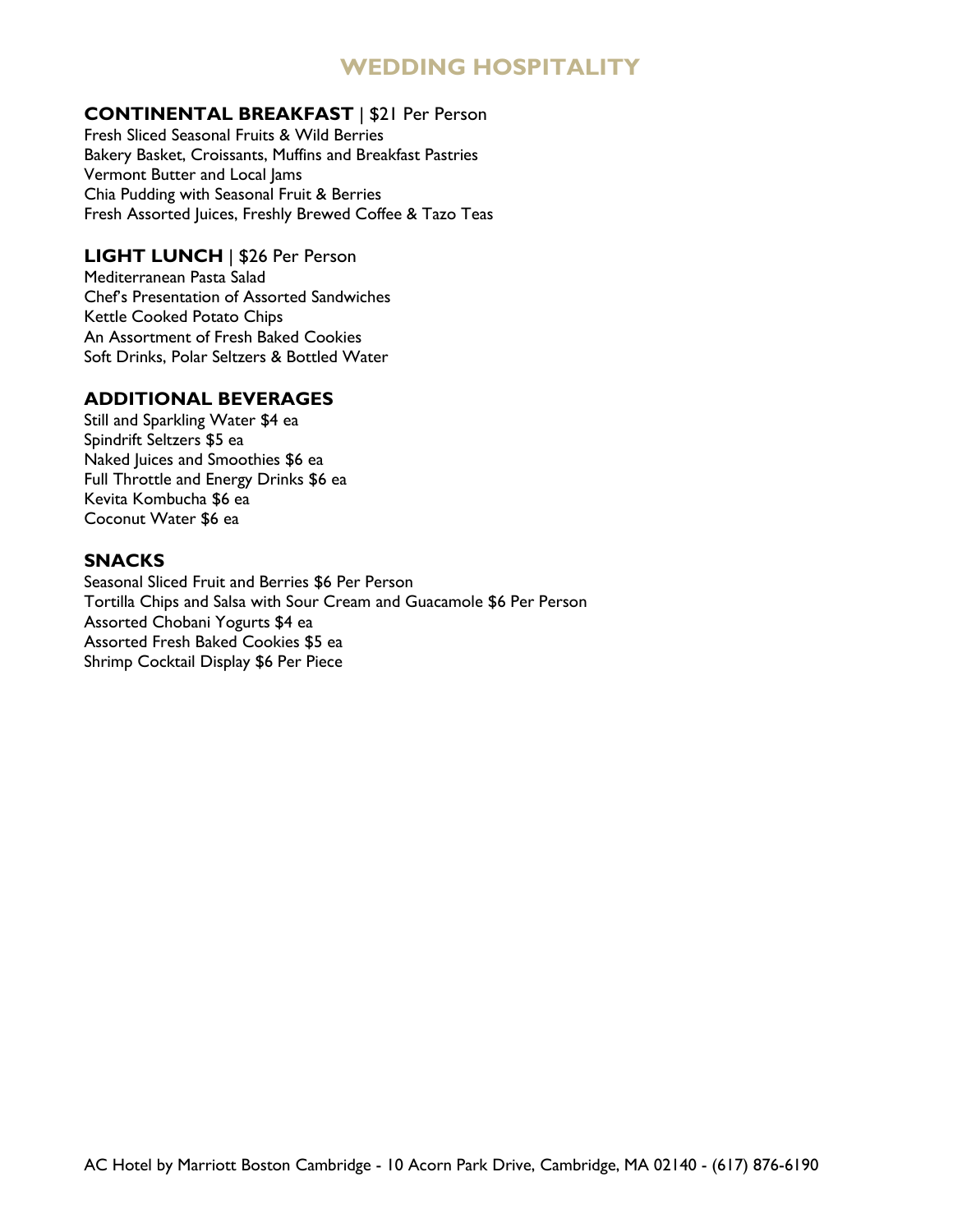## **BREAKFAST**

## **POST WEDDING BREAKFAST** | \$28 Per Person

Fresh Sliced Seasonal Fruits & Wild Berries Assorted Greek Yogurts with AC Granola & Sun Dried Fruits Bakery Basket, Croissants, Muffins, Breakfast Pastries Assorted Artisan Breads, Vermont Butter and Local Jams Cage-free Egg Frittata with Fine Herbs, Tomato-Herb Salsa Applewood Smoked Bacon and Country Breakfast Sausage Roasted Bliss Potatoes, Smoked Peppers and Caramelized Onions Fresh Assorted Juices Freshly Brewed New England Coffee & Tazo Teas

## **POST WEDDING BRUNCH |** \$42 Per Person

Bakery Basket, Croissants, Muffins, Breakfast Pastries Farm Fresh Eggs with Fresh Snipped Herbs Applewood Smoked Bacon and Country Breakfast Sausage Breakfast Potatoes Fresh Sliced Seasonal Fruits & Wild Berries Tomato and Mozzarella Salad, Basil, Balsamic Reduction, Extra Virgin Olive Oil Traditional Caesar Salad, Garlic Croutons, Hearts of Romaine, Caesar Dressing, Shaved Parmesan

## *Select Two Entrees:*

Four Cheese Ravioli, Roasted Tomato Cream Sauce, Asparagus Tips, Braised Pearl Onions Rosemary and Dijon Glazed Pork Loin, Sundried Fruit Chutney Baked Haddock, Herb Breadcrumbs, Lemon-Chive Butter Sauce Pan Seared Chicken Breast, San Marzano Tomato Ragout, Kalamata Olives, Basil, Capers and Artichoke Hearts Braised Boneless Short Ribs, Brown Ale Jus, Roasted Crimini Mushrooms Chicken Saltimbocca, Prosciutto, Aged Provolone, Sage, Marsala Jus Penne Pasta, Roasted Broccoli Florets, Chili Pepper Flake, Roasted Garlic Puree, Fresh Mozzarella Roasted Northern Harvest Salmon, Spiced Carrots, Caper Brown Butter Vinaigrette

Chef's Selection of Potatoes or Rice and Seasonal Vegetables Hearth Baked Rolls Display of Assorted Petite Desserts

## **BREAKFAST ENHANCEMENTS**

*All enhancements are priced per person*

**Cinnamon French Toast** – New England Maple Syrup, Maine Blueberry Compote ǀ \$5

**Smoked Salmon & Bagels** – Traditional Accompaniments, Whipped Cream Cheese | \$7

**Breakfast Farmers Board** – Cured and Smoked Meats, Local Cheeses, Fruit Preserves, Crostini ǀ \$8

**Modern Benedict** – Vine Ripe Tomato, Baby Arugula, Avocado, Citrus-Chili Spiced Hollandaise ǀ \$6.50

**Classic Benedict** – Thick Hand Carved Canadian Bacon, English Muffin, Hollandaise ǀ \$6.50

**AC Signature Quiche** – Baby Kale, Roasted Tomatoes, Capri Goat Cheese ǀ \$6

**Chia Yogurt Puddings** – Seasonal Fruit, Berries, Organic Honey Granola Brittle ǀ \$5

**Chef Attended Omelet Station**\* – Farm Fresh Cage Free Eggs, Egg Whites, Applewood Smoked Bacon, Honey Ham, Country Sausage, Baby Spinach, Vine Ripe Tomato, Bell Pepper, Red Onion, Exotic Mushrooms, Vermont Cheddar, Swiss, Salsa Fresca ǀ \$10 | \*A \$100 attendant fee is required, per 50 guests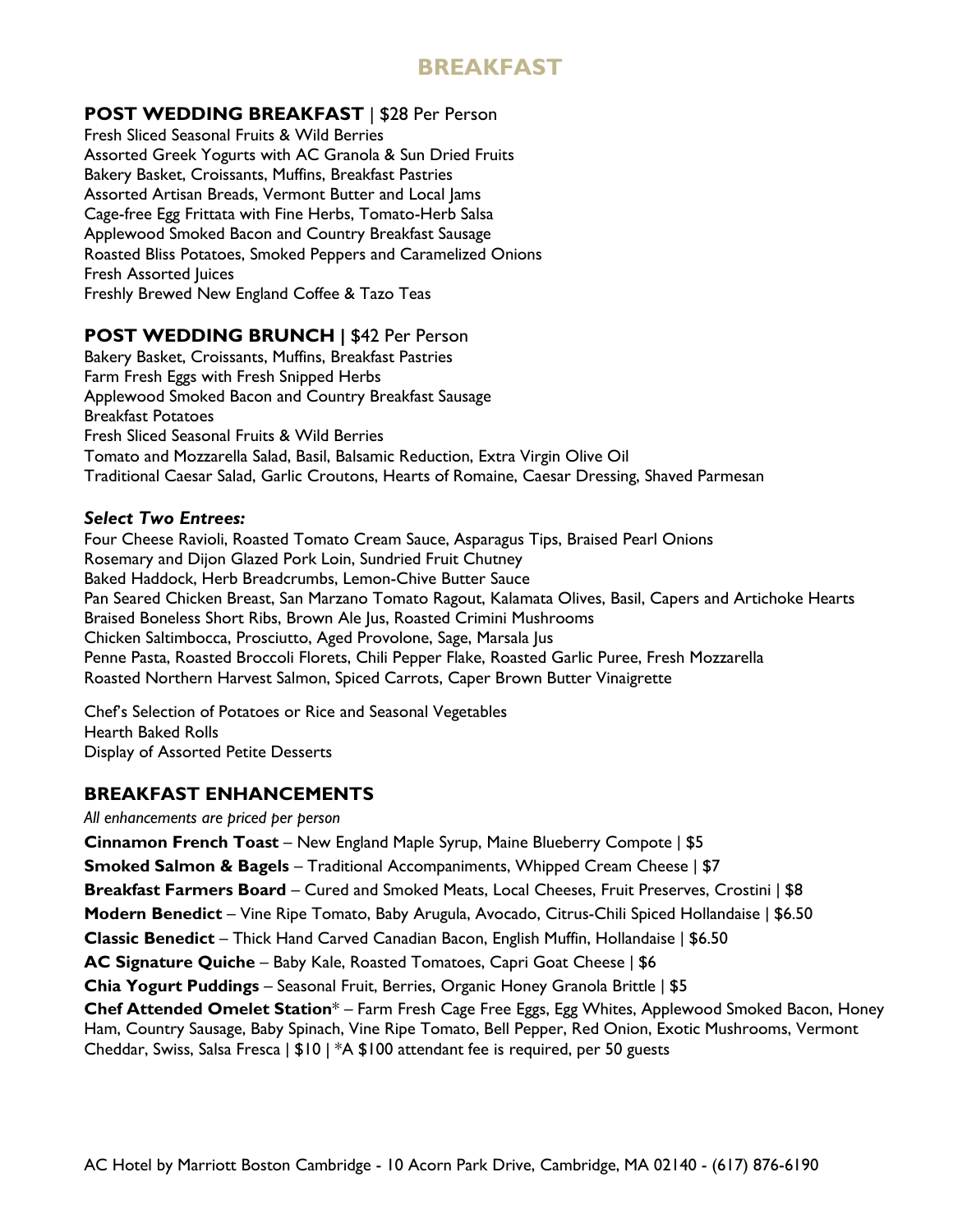## **BEVERAGE PACKAGES**

Happily Ever After Package - One-hour AC Hosted Bar featuring Call Brands is included. Upgrade to Premium Brands for an additional \$5 per person

Eat, Drink & Be Married Package - Four-hour AC Hosted Bar featuring Call Brands is included Upgrade to Premium Brands for an additional \$10 per person

The hourly pricing listed below is only for the Perfect Beginnings Package

### **AC Hosted Bar Featuring Beer, Wine, Mixed Drinks & Non-Alcoholic Beverages**

Call Brands: First Hour - \$19 per person \$8 Per Hour for Each Additional Hour Premium Brands: First Hour - \$24 per person \$10 Per Hour for Each Additional Hour

### **AC Hosted Bar Featuring Beer, Wine & Non-Alcoholic Beverages**

Call Brands: First Hour - \$14 per person \$6 Per Hour for Each Additional Hour Premium Brands: First Hour - \$18 per person \$2 Per Hour for Each Additional Hour

#### **CALL SPIRITS**

Bully Boy Vodka, Bacardi Superior Rum, Sailor Jerry's Spiced Rum, Tanqueray Gin, Johnnie Walker Red Label Scotch, Maker's Mark Bourbon, Jack Daniels Tennessee Whiskey, Seagram's VO, 1800 Silver Tequila

#### **PREMIUM SPIRITS**

Grey Goose, Bully Boy Boston Rum, Mediterranean Gin Mare, Johnnie Walker Black Label Scotch, Bulleit Bourbon, Jack Daniels Tennessee Whiskey, Crown Royal Whiskey, Patron Silver Tequila

### **AC CASH BAR – CALL BRANDS**

Martini – \$13 Wine - \$8 Mixed Drink - \$9 Domestic Beer - \$7 Imported Beer - \$8 Assorted Soft Drink - \$3

### **AC CASH BAR – PREMIUM BRANDS**

Martini - \$16 Wine - \$12 Mixed Drink - \$13 Domestic Beer - \$7 Imported Beer - \$8 Assorted Soft Drink - \$3

All Hosted Bar Prices are exclusive of a 15% Service Charge, 7% Taxable Administrative Fee & 7% Tax All Cash Bar Prices are inclusive of 7% Tax One bartender at \$75 is required for every 75 guests.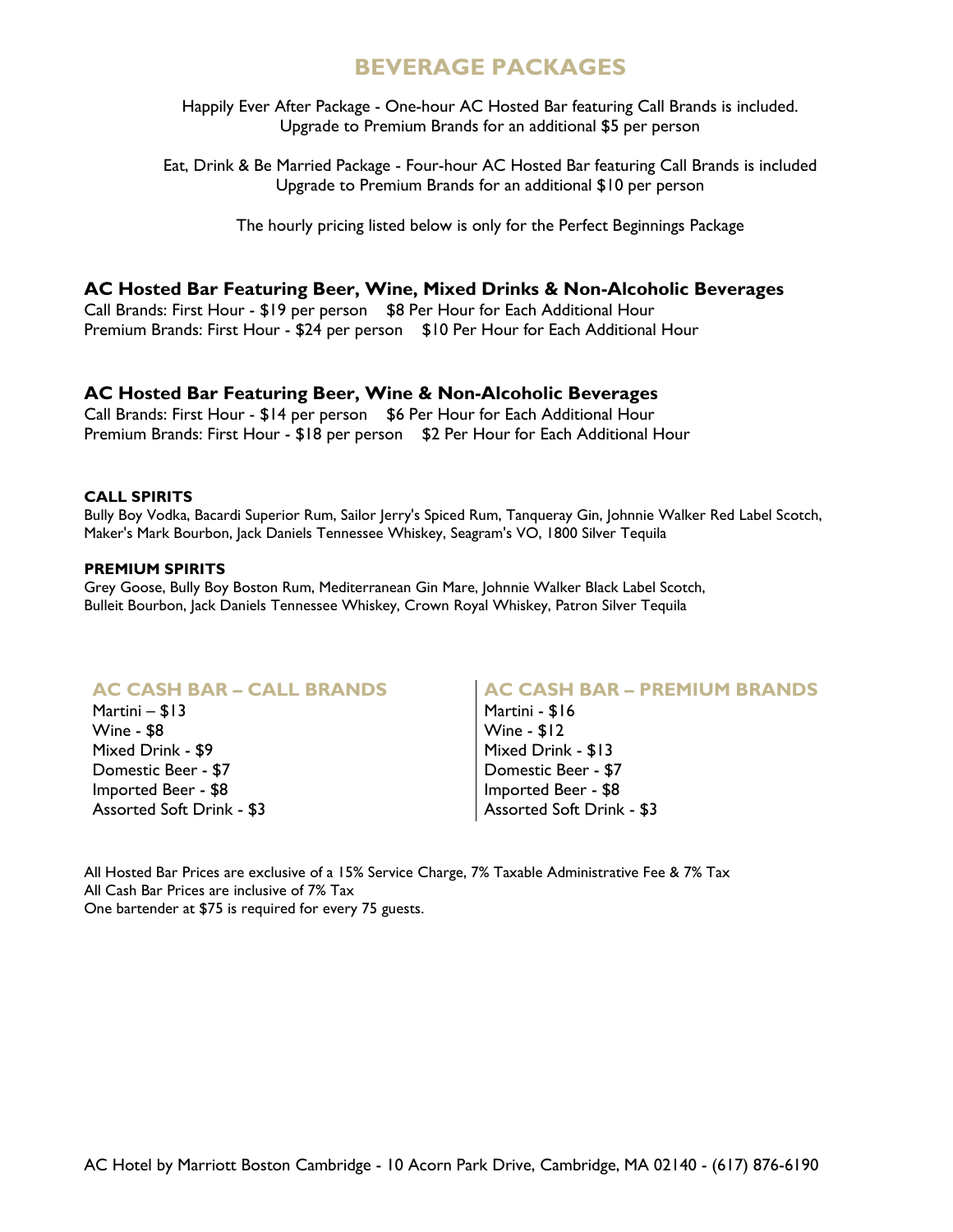#### **BOOKING YOUR WEDDING**

To secure a wedding date at the AC Hotel Boston Cambridge a signed contract, valid credit card submission and a nonrefundable/nontransferable payment is required.

#### **PARKING**

Parking for the AC Hotel Boston Cambridge is conveniently in the Parking Garage next door to the hotel. Event/Day Parking is \$10. Overnight Parking is \$25

#### **MINIMUM REVENUE REQUIREMENTS**

A total beverage & food revenue minimum will apply to your event. This minimum is determined based upon date and specific event space. Beverage & food minimums do not include service charges, administrative fees, taxes or cash bar revenue.

#### **PAYMENT PROCEDURES**

A minimum of a 25% non-refundable deposit and credit card on file is required at time of booking to secure your event space on a definite basis. Additional future deposits will be requested in accordance with the deposit schedule indicated on your sales agreement. Acceptable methods of payment for your final balance are credit card, cashier's check, certified check or cash. A credit card is required to remain on file for any/all additional charges that may incur during the event such as additional guests, bar tabs, etc. A personal check is not accepted for the final payment.

#### **GRATUITIES, FEES & TAXES**

A customary 15% Service Charge, 7% Taxable Administrative Fee, and 7% Massachusetts State Sales Tax will be added to Food & Beverage prices. The Administrative Fee, or any portion thereof, does not represent a tip, gratuity, or service charge for wait staff employees, service bartenders, or other service employees engaged in the event. Bartender and/or Chef Fees do not represent a tip, gratuity, or service charge for wait staff employees, service bartenders, or other service employees engaged in the event.

#### **CEREMONY FEE**

If you opt to have your ceremony onsite, a \$750.00 ceremony fee will apply, exclusive of tax & service fees. Banquet chairs set theatre style are included in this price, along with any requested tables and house linens.

#### **BANQUET MENUS**

To ensure the safety of all our guests, and to comply with local health regulations, neither patrons, nor their guests, shall be allowed to bring food or beverage into the hotel. We are at your service to custom design a menu and to accommodate your special requests, which will ensure the success of your event. The final details of your event are to be submitted to your event manager at least three (3) weeks prior to your event so that our entire staff may prepare to accommodate your needs.

#### **CHILDREN'S MEALS / YOUTH MEALS**

Children's Meals are \$30.00 each for guests ages 14 & under

#### **VENDOR MEALS**

Vendor Meals are \$40 each and includes Chef's choice of a hot plated meal along with bottled water.

#### **PRICING**

Our culinary staff uses only the freshest ingredients in preparing your meals. Due to market conditions, menu prices may change without notice, unless confirmed by a signed banquet event order or contract.

#### **MENU TASTING**

Once a contract is signed, we will be delighted to set a time for a private menu tasting. Please consult your Event Manager for availability. Each wedding package includes a menu tasting for up to four guests.

#### **SPECIAL MENU REQUESTS**

Enhancements & Customization available upon request, please speak with our Sales & Events Team regarding options and pricing.

#### **GUEST COUNT GUARANTEES**

To best serve you and your guests, a final confirmation of attendance ("guarantee") is required by 12:00 Noon Five business days, prior to your event. This count may not be reduced within this time period; however, we will be prepared to serve more than the final guarantee, upon request. If no guarantee is received, the hotel will charge for the expected number of guests, as indicated on the banquet event order.